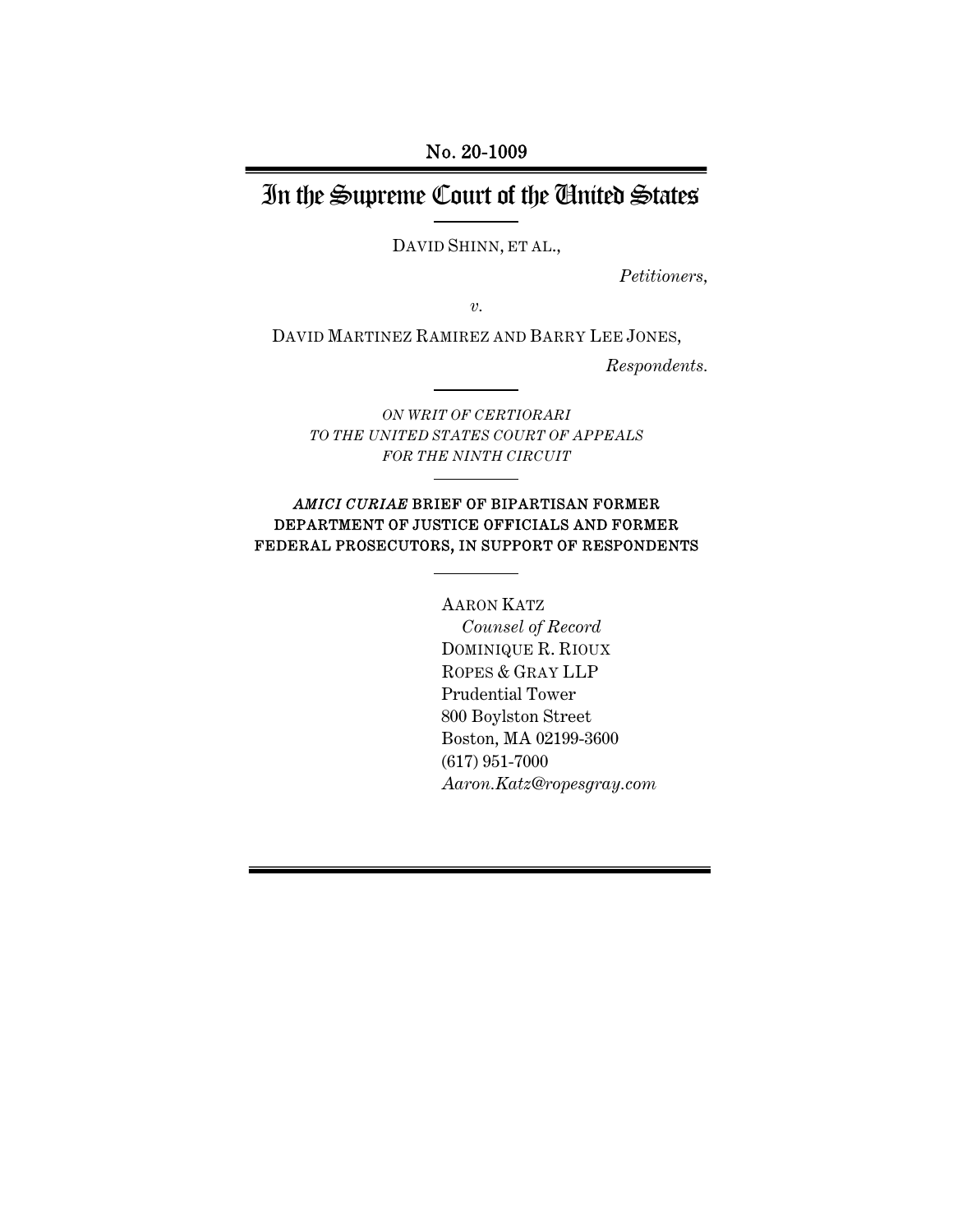# TABLE OF CONTENTS

| The Court Has Recognized The Importance Of<br>Ι.<br>Public Confidence In Criminal Jury Verdicts                                                                                                          |
|----------------------------------------------------------------------------------------------------------------------------------------------------------------------------------------------------------|
| Meaningful Judicial Review Of Substantial<br>II.<br>Ineffective Assistance Of Trial Counsel Claims<br>Is Necessary To Maintain Public Confidence In<br>Jury Verdicts And Capital Sentencing Decisions. 6 |
| III. Petitioner's Construction Of Section 2254(e)(2)<br>Would Turn <i>Martinez</i> Into A Hollow Precedent,<br>To The Detriment Of Public Confidence In The                                              |
|                                                                                                                                                                                                          |
|                                                                                                                                                                                                          |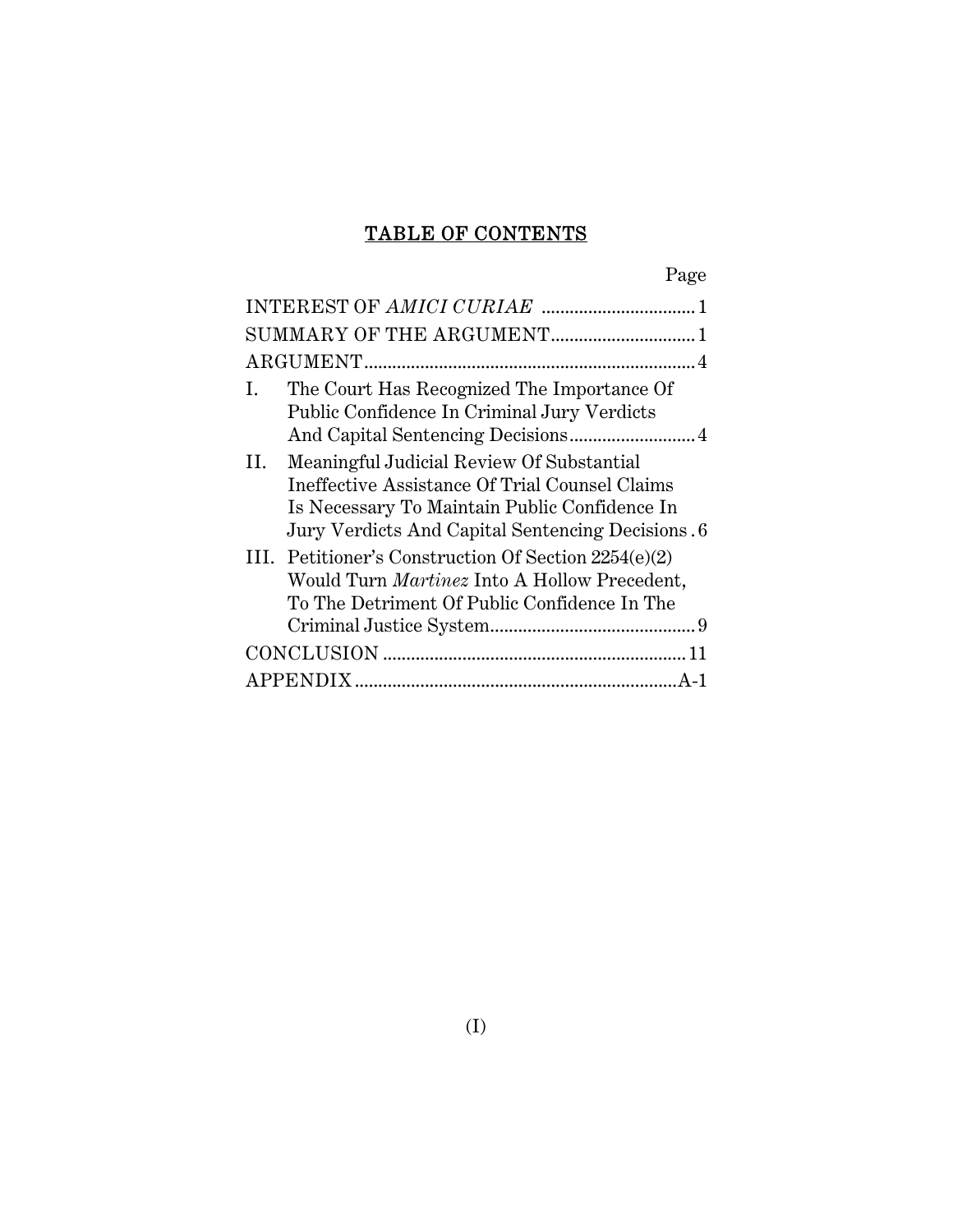# TABLE OF AUTHORITIES

Page(s)

Cases:

| Gideon v. Wainwright, 372 U.S. 335 (1963)6, 7       |  |
|-----------------------------------------------------|--|
| <i>Harrington v. Richter</i> , 562 U.S. 86 (2011)10 |  |
| Kimmelman v. Morrison, 477 U.S. 365 (1986)7         |  |
|                                                     |  |
| Martinez v. Ryan, 566 U.S. 1 (2012)  passim         |  |
| McMann v. Richardson, 397 U.S. 759 (1970) 6         |  |
| Peña-Rodriguez v. Colorado, 137 S. Ct. 855          |  |
|                                                     |  |
|                                                     |  |
| Strickland v. Washington, 466 U.S. 668 (1984)5      |  |
|                                                     |  |
|                                                     |  |

Constitutional and statute:

## Miscellaneous:

| Erica J. Hashimoto, <i>The Price of Misdemeanor</i> |  |
|-----------------------------------------------------|--|
| <i>Representation,</i> 49 Wm. & Mary L. Rev. 461    |  |
|                                                     |  |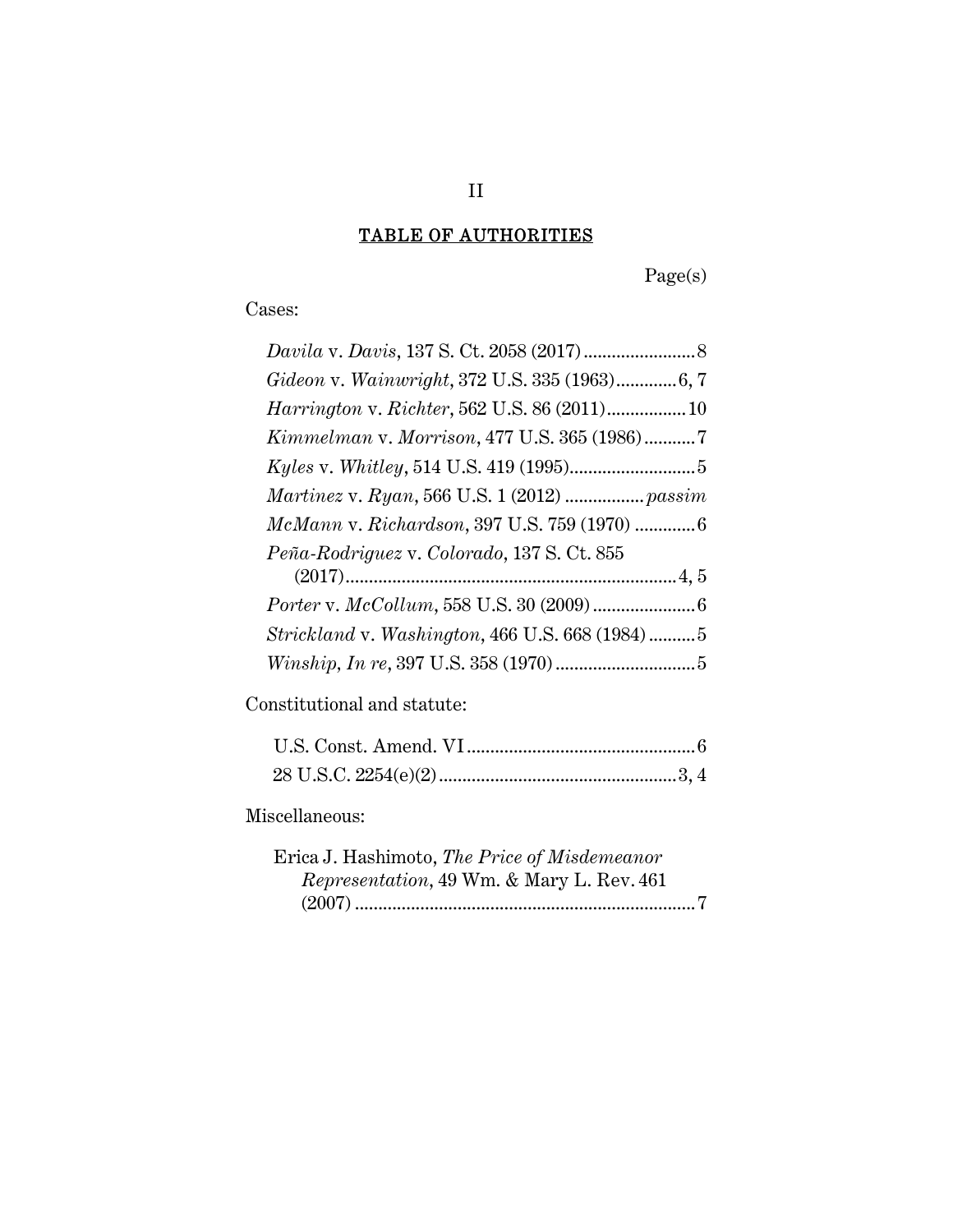#### INTEREST OF *AMICI CURIAE* <sup>1</sup>

*Amici* are former United States Department of Justice officials and former federal prosecutors, many of whom served as United States Attorneys or had leadership roles in United States Attorney's Offices.<sup>2</sup> *Amici* are a bipartisan group with diverse political beliefs and judicial philosophies. *Amici* share, however, an overarching interest in ensuring that the criminal justice system functions in a manner that inspires public confidence. From their experience representing the United States and their private-sector work on criminal law issues, *amici* know that the criminal justice system cannot function effectively without the public's confidence. For the reasons explained herein, this case profoundly impacts *amici*'s interest.

#### SUMMARY OF THE ARGUMENT

The criminal justice system depends upon public confidence. If the public lacks confidence in the criminal justice system, the system loses its moral force and cannot effectively inculcate respect for the criminal law.

A defendant's right to a fair jury trial is the bedrock of our criminal justice system. If the public is to have confidence in the criminal justice system as a whole, the public must have confidence in the reliability of criminal jury verdicts and capital sentencing deci-

Ĩ.

<sup>&</sup>lt;sup>1</sup> All parties have provided blanket consent to the filing of *amicus curiae* briefs. No counsel for any party authored this brief in whole or in part, and no person or entity, other than amici curiae or their counsel made a monetary contribution intended to fund the preparation or submission of this brief.

<sup>2</sup> The *amici* are individually listed in the Appendix.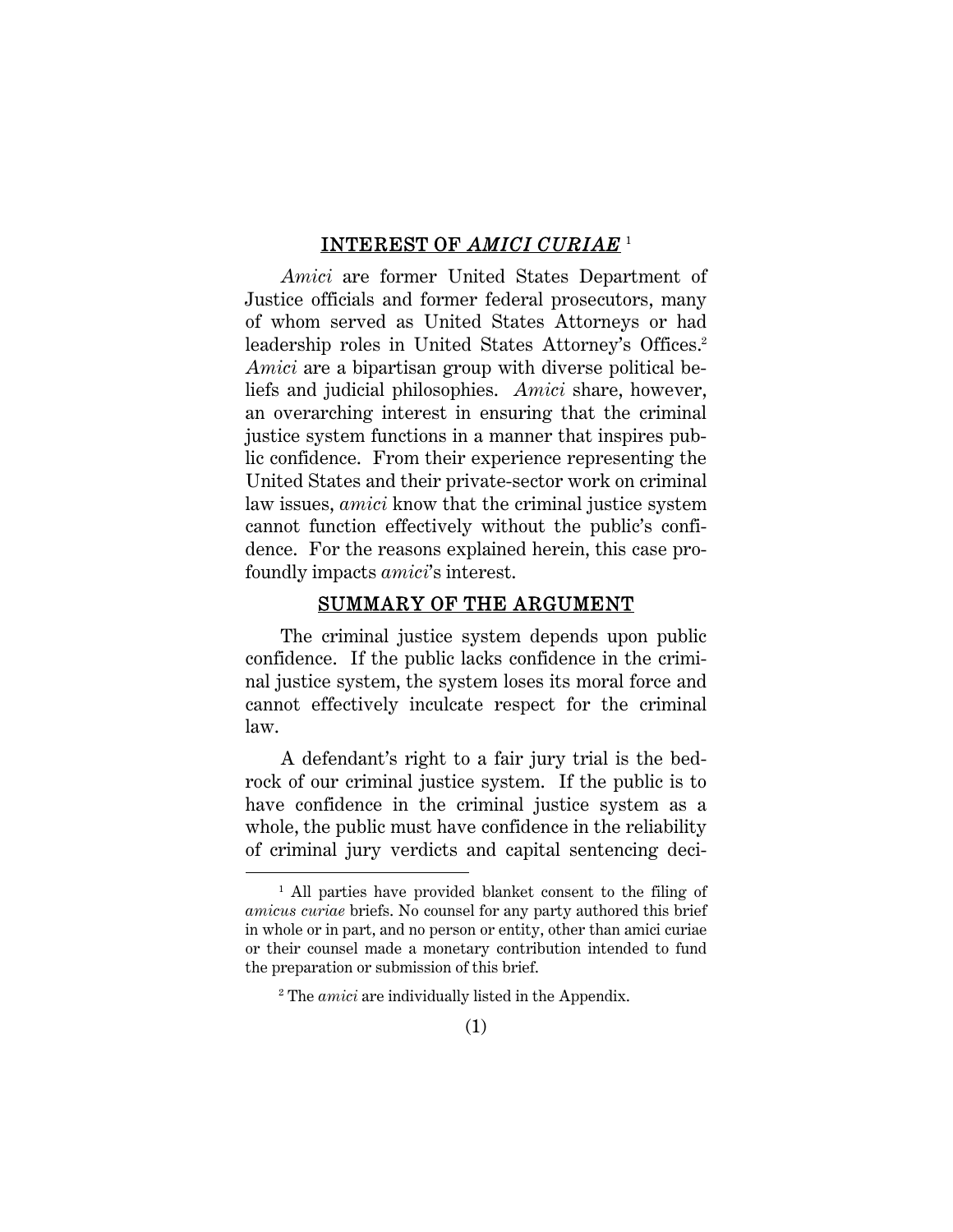sions. Trial defects that create an unacceptably high risk of wrongful conviction—or, in a capital case, a wrongful death sentence—erode such confidence. And trial defects that disproportionately impact economically disadvantaged defendants are particularly corrosive, because they lead people to believe that the system is stacked against the poor and that defendants often are convicted (or sentenced to death) not because they actually are guilty (or deserve to be executed) but because they cannot afford a good lawyer. This case puts these public confidence concerns squarely at issue.

In Respondent Barry Jones's case, the federal district court found that Jones's court-appointed trial counsel conducted a deficient investigation into the prosecution's felony murder and related charges. The federal district court found that trial counsel's deficient performance deprived the jury of substantial evidence of Jones's innocence, rendering Jones's conviction and death sentence unworthy of confidence and entitling Jones to a new trial. See, *e.g.*, J.A. 264 ("[Trial] counsel's deficient investigation pervaded the entire evidentiary picture presented at trial, resulting in a 'breakdown in the adversary process that renders the result [of Jones's trial] unreliable.' " (quoting *Strickland* v. *Washington*, 466 U.S. 668, 687 (1984))). With respect to Respondent David Ramirez, the Ninth Circuit held that Ramirez had demonstrated a substantial claim that his trial counsel, a public defender with no prior capital trial experience, conducted a prejudicially deficient investigation into mitigation evidence, including the severity of Ramirez's intellectual disability. See, *e.g.*, J.A. 517- 518 (pointing to trial counsel's failure to discover and introduce evidence that Ramirez is "borderline mental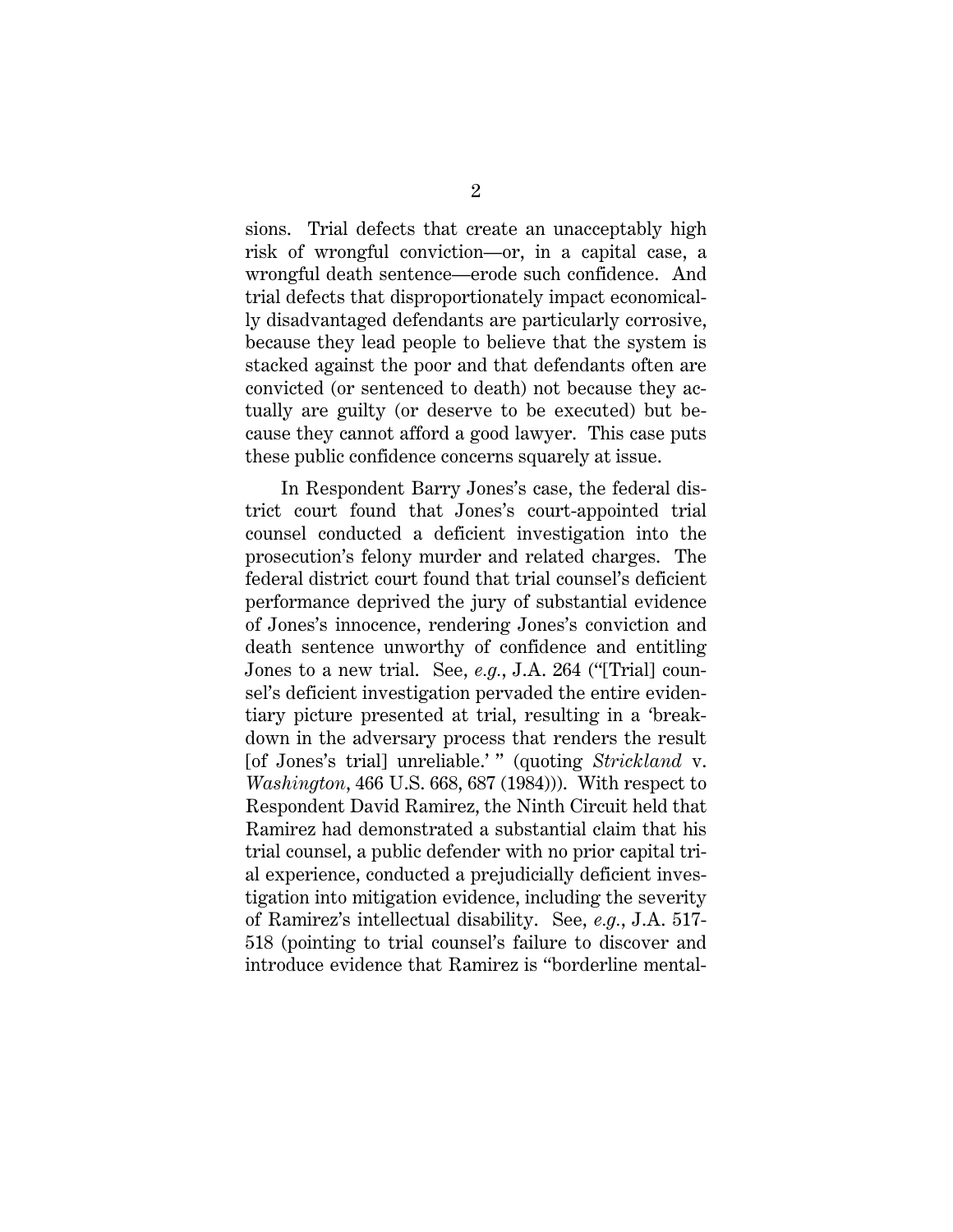ly retarded"). Neither Respondent Jones nor Respondent Ramirez properly raised their ineffective assistance of trial counsel claims during their state court collateral review proceedings. This, however, was because their post-conviction counsel likewise failed to provide competent representation, which under *Martinez* v. *Ryan*, 566 U.S. 1 (2012), excuses their procedural default. Nevertheless, Petitioner argues that 28 U.S.C. 2254(e)(2) should be construed in a manner that precludes any meaningful federal judicial review of Jones's and Ramirez's ineffective assistance of trial counsel claims. In Petitioner's words, Section  $2254(e)(2)$  "should have doomed their habeas claims." Pet. Br. 40.

Judicial review of ineffective assistance of trial counsel claims plays a critical role in maintaining public confidence in the criminal justice system. Ineffective assistance of trial counsel claims tend to involve indigent defendants and court-appointed counsel, the latter of whom are often over-worked and under-resourced. If a defendant's trial counsel—whether due to a lack of competence, lack of care, or lack of adequate resources—fails to discover exculpatory evidence that substantially undermines the prosecution's theory of guilt or argument for a death sentence, it compromises the essential truth-seeking function of trial. The reliability of the verdict or capital sentencing decision is diminished, and the risk of a wrongful conviction or wrongful death sentence increases dramatically. Postconviction judicial review of such ineffective assistance of trial counsel claims provides assurance to the public that a defendant will not be imprisoned—or, even worse, put to death—simply because he could not af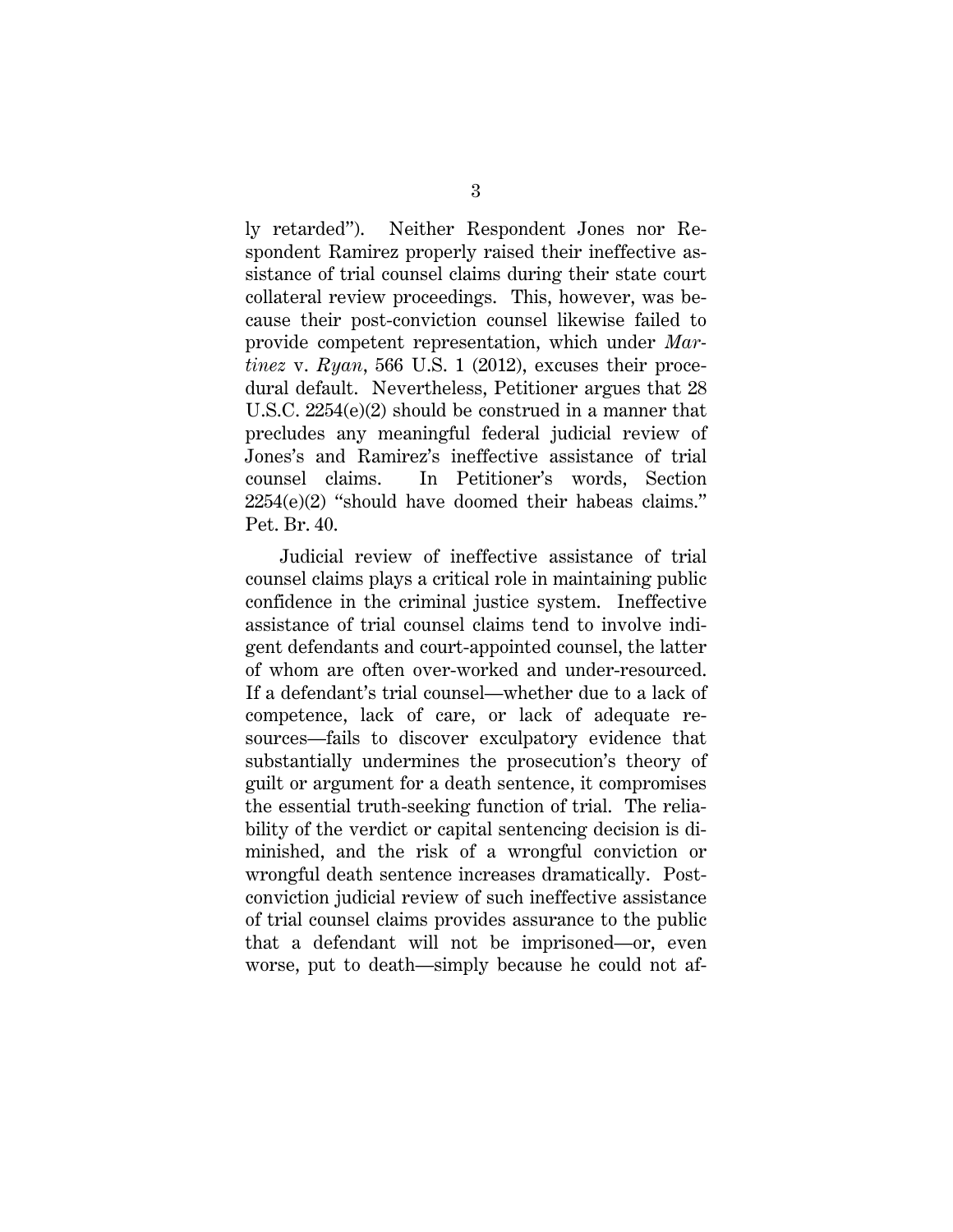ford, and was not provided by the state, effective trial counsel.

Judicial review of a constitutional claim, however, is not meaningful if it is effectively impossible for the claimant to obtain relief on it. Under Petitioner's construction of 28 U.S.C. 2254(e)(2), a federal habeas petitioner who meets *Martinez*'s "cause-and-prejudice" test would not have any way to obtain relief on an ineffective assistance of trial counsel claim that requires proof extrinsic to the trial record, which most such claims do. In the most extreme scenario, a habeas petitioner could make at a *Martinez* "cause-and-prejudice hearing" an uncontroverted factual showing that his trial counsel incompetently failed to discover evidence strongly indicating innocence, and yet the federal habeas court still would be required to deny the petitioner any relief. Petitioner would transform *Martinez* into a hollow precedent that offers a federal habeas petitioner an empty promise of judicial review. This is anathema to public confidence in the criminal justice system.

#### ARGUMENT

### I. THE COURT HAS RECOGNIZED THE IMPORTANCE OF PUBLIC CONFIDENCE IN CRIMINAL JURY VERDICTS AND CAPITAL SENTENCING DECI-SIONS

The criminal justice system cannot function effectively without the public's confidence. The Court has identified public confidence in criminal jury verdicts as particularly important. In *Peña-Rodriguez* v. *Colorado*, 137 S. Ct. 855, 869 (2017), the Court stated that "confidence in jury verdicts \* \* \* is a central premise of the Sixth Amendment trial right."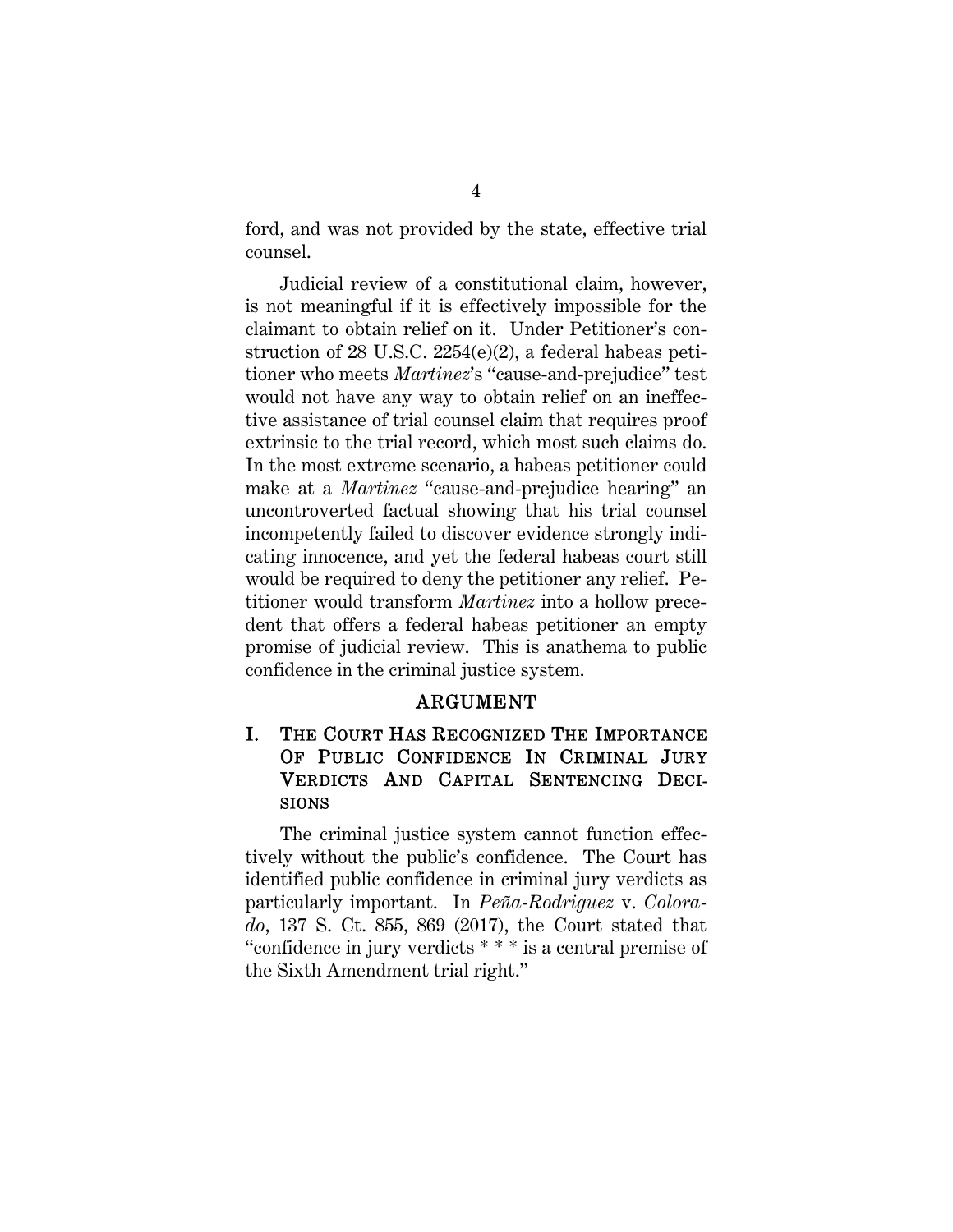The importance of maintaining public confidence in the reliability of jury verdicts and capital sentencing decisions has animated some of the Court's most important criminal law decisions. For example, in *In re Winship*, 397 U.S. 358, 364 (1970), the Court explained that "the reasonable-doubt standard is indispensable to command the respect and confidence of the community in applications of the criminal law." A lesser standard, the Court explained, would "dilute[ ]" the "moral force of the criminal law" because it would "leave[] people in doubt whether innocent men are being condemned." *Ibid.* In *Peña-Rodriguez*, the Court held that "the Sixth Amendment requires that [Federal Rule of Evidence 606(b)'s] no-impeachment rule give way in order to permit the trial court to consider" evidence that a juror "ma[de] a clear statement [during deliberations] that indicates he or she relied on racial stereotypes or animus to convict a criminal defendant." 137 S. Ct. at 869. The Court explained its decision as "necessary to prevent a systemic loss of confidence in jury verdicts." *Ibid.* And, in cases where the jury or court was wrongly deprived of exculpatory or mitigation evidence, either because the prosecution suppressed it or the defendant's trial counsel failed to discover it, the Court has held that the defendant is entitled to a new trial or sentencing hearing if the new evidence undermines confidence in the jury's verdict or the capital sentencing decision. See, *e.g.*, *Kyles* v. *Whitley*, 514 U.S. 419, 435 (1995) (holding that a defendant is entitled to a new trial if suppressed exculpatory evidence "could reasonably be taken to put the whole case in such a different light as to undermine confidence in the verdict"); *Strickland*  v. *Washington*, 466 U.S. 668, 694 (1984) (holding that trial counsel's deficient performance prejudices the de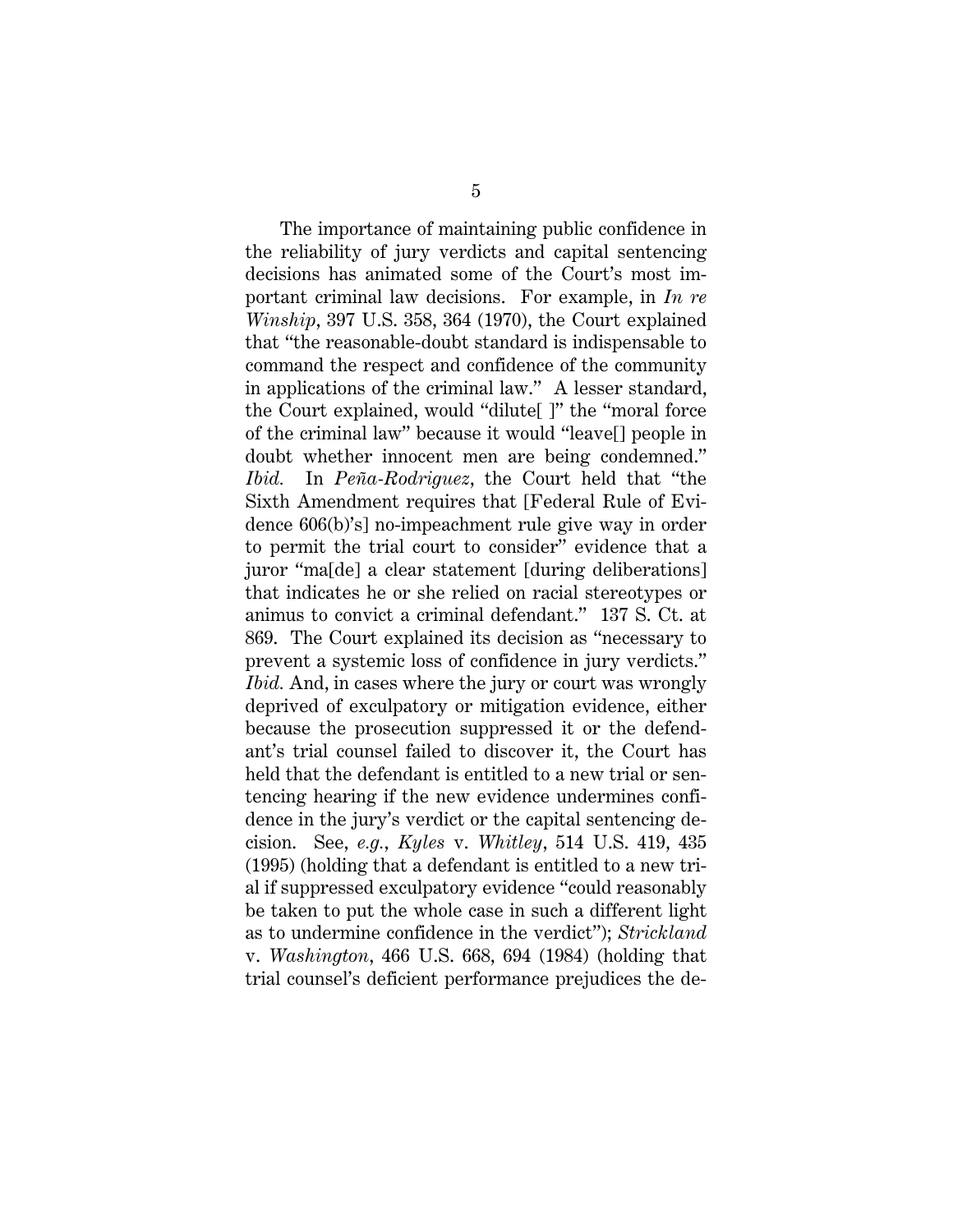fendant if it "undermine[s] confidence in the outcome" of the trial); see, *e.g.*, *Porter* v. *McCollum*, 558 U.S. 30, 44 (2009) (vacating death sentence because the new mitigation evidence resulted in a lack of confidence in the original sentencing decision).

## II. MEANINGFUL JUDICIAL REVIEW OF SUBSTAN-TIAL INEFFECTIVE ASSISTANCE OF TRIAL COUNSEL CLAIMS IS NECESSARY TO MAINTAIN PUBLIC CONFIDENCE IN JURY VERDICTS AND CAPITAL SENTENCING DECISIONS

The Sixth Amendment guarantees a criminal defendant the right to "have the Assistance of Counsel for his defence." U.S. Const. Amend. VI. In *Gideon* v. *Wainwright*, 372 U.S. 335, 345 (1963), the Court recognized that, if a defendant is "[l]eft without the aid of counsel he may be \* \* \* convicted upon incompetent evidence, or evidence irrelevant to the issue." "Without [counsel]," the Court explained, "though [the defendant] be not guilty, he faces the danger of conviction because he does not know how to establish his innocence." *Ibid.*

A defendant who raises a claim that his trial counsel incompetently failed to discover exculpatory evidence demonstrating his innocence, or mitigation evidence demonstrating that he should be spared the death penalty, is not asking for relief on a technicality. At bottom, the defendant is asserting that the public cannot have confidence in the reliability of the jury's guilty verdict or the death sentence, because the jury and court were deprived of essential exculpatory or mitigation evidence. "It has long been recognized," of course, "that the right to counsel is the right to the effective assistance of counsel." *McMann* v. *Richardson*,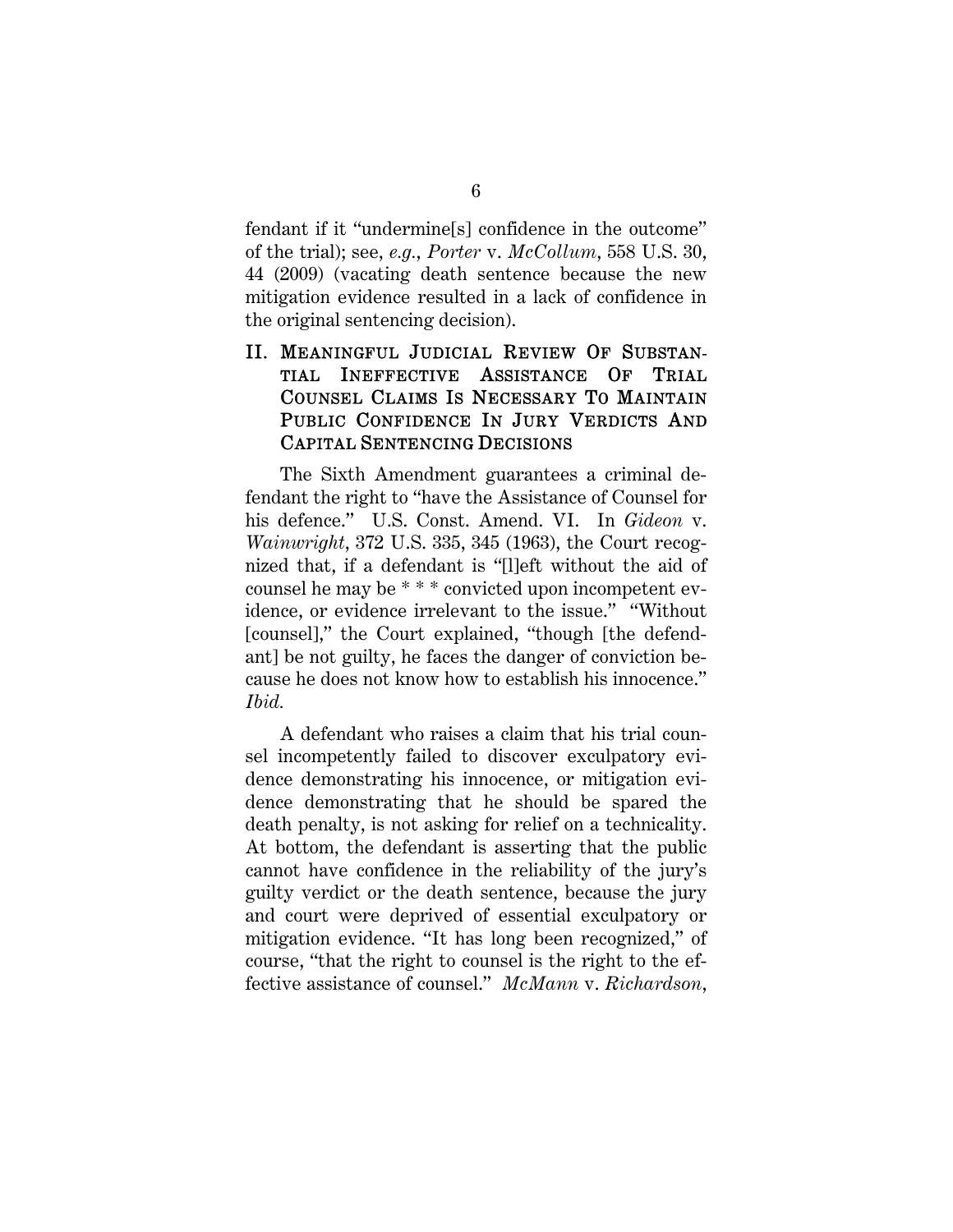397 U.S. 759, 771 n.14 (1970). Not surprisingly, the Court's decisions addressing ineffective assistance of trial counsel claims express the same concern that the Court expressed in *Gideon* regarding the risk of wrongful convictions. For instance, in *Kimmelman* v. *Morrison*, 477 U.S. 365, 374 (1986), the Court stated that "[t]he essence of an ineffective-assistance claim is that counsel's unprofessional errors so upset the adversarial balance between defense and prosecution that the trial was rendered unfair and the verdict rendered suspect." And in *Martinez* v. *Ryan*, 566 U.S. 1, 12 (2012)*,* the Court stated that effective trial counsel is necessary "to ensure that the proceedings serve the function of adjudicating guilt or innocence."

An ineffective assistance of trial counsel claim alleging the failure to discover substantially exculpatory or mitigating evidence is perhaps the quintessential claim for which post-trial judicial review is essential. First, such a claim fundamentally calls into question the factual accuracy of the jury's verdict or the moral reliability of the death sentence. Second, economically disadvantaged defendants are disproportionately at risk of being denied the effective assistance of counsel, because the court-appointed counsel that they receive are often too over-worked and too under-resourced—and sometimes too inexperienced—to investigate the defendant's case and to adequately prepare the trial defense that the defendant deserves.3 See, *e.g.*, Erica J.

ī <sup>3</sup> An effective trial defense cannot be slapped together at the eleventh hour. Even where a defendant is actually innocent, demonstrating the evidentiary flaws in the prosecution's theory of guilt requires trial counsel to conduct a competent, significant pretrial investigation into the facts. In a capital case, an adequate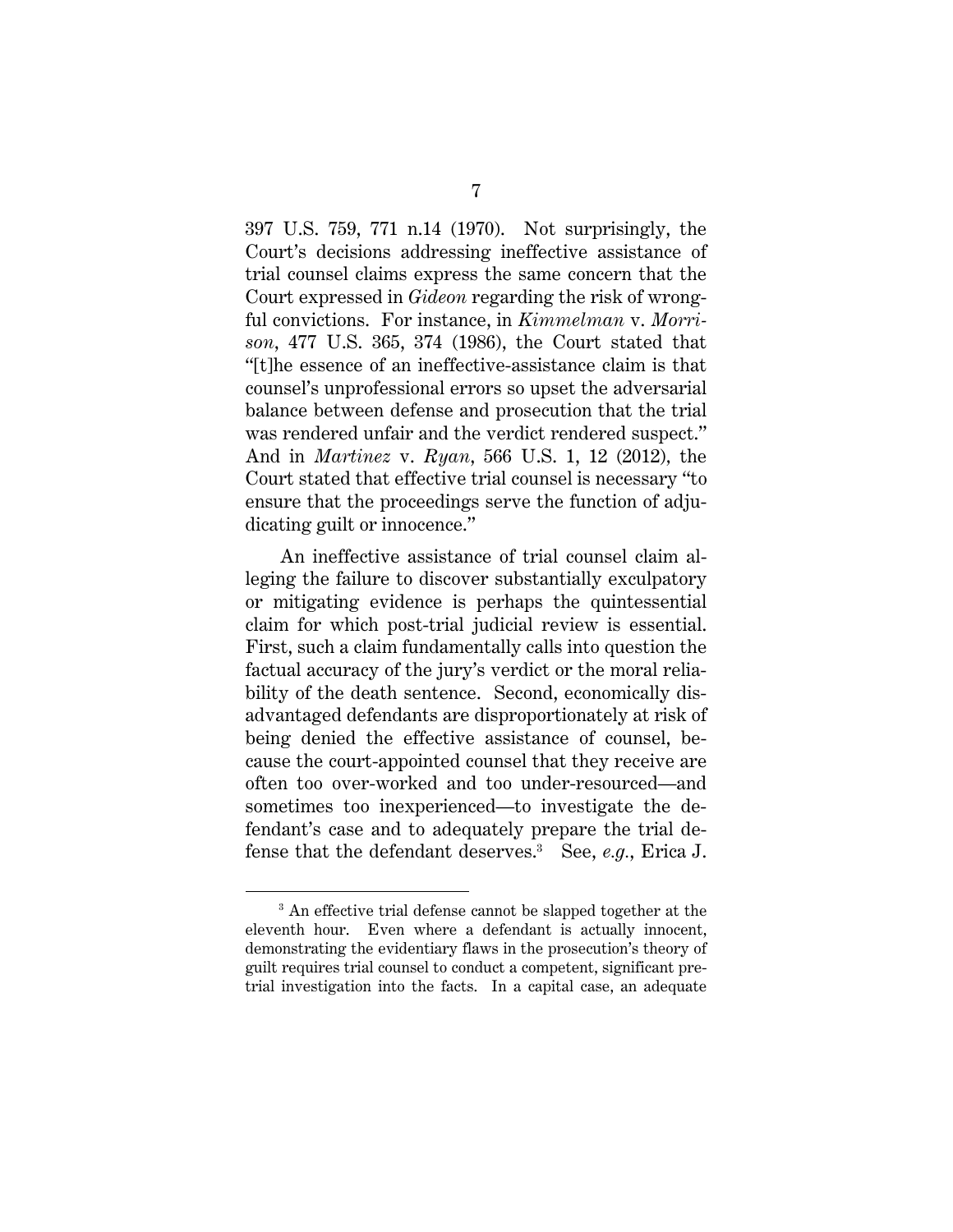Hashimoto, *The Price of Misdemeanor Representation*, 49 Wm. & Mary L. Rev. 461, 464 (2007) ("Outrageously excessive caseloads have compromised the quality of indigent defense representation. Nationwide, even public defenders representing defendants charged with serious felonies sometimes represent as many as 500 clients per year."). Without meaningful judicial review of such claims, the criminal justice system cannot hope to inspire public confidence in verdicts or capital sentencing decisions.

It is against this backdrop that the Court decided *Martinez*. *Martinez* re-affirmed that "[t]he right to the effective assistance of counsel at trial is a bedrock principle in our justice system" because effective counsel is necessary "to ensure that [trial] proceedings serve the function of adjudicating guilt or innocence." 566 U.S. at 12. The "chief concern" underlying the Court's decision in *Martinez* was that a "meritorious claim[]" of ineffective assistance of trial counsel should "receive review by at least one state or federal court" and should not "escape review altogether" merely because the defendant lacked adequate assistance of counsel during his state-court collateral appeals. *Davila* v. *Davis*, 137 S. Ct. 2058, 2067 (2017).

Ĩ.

investigation into mitigating circumstances almost always takes substantial time and care.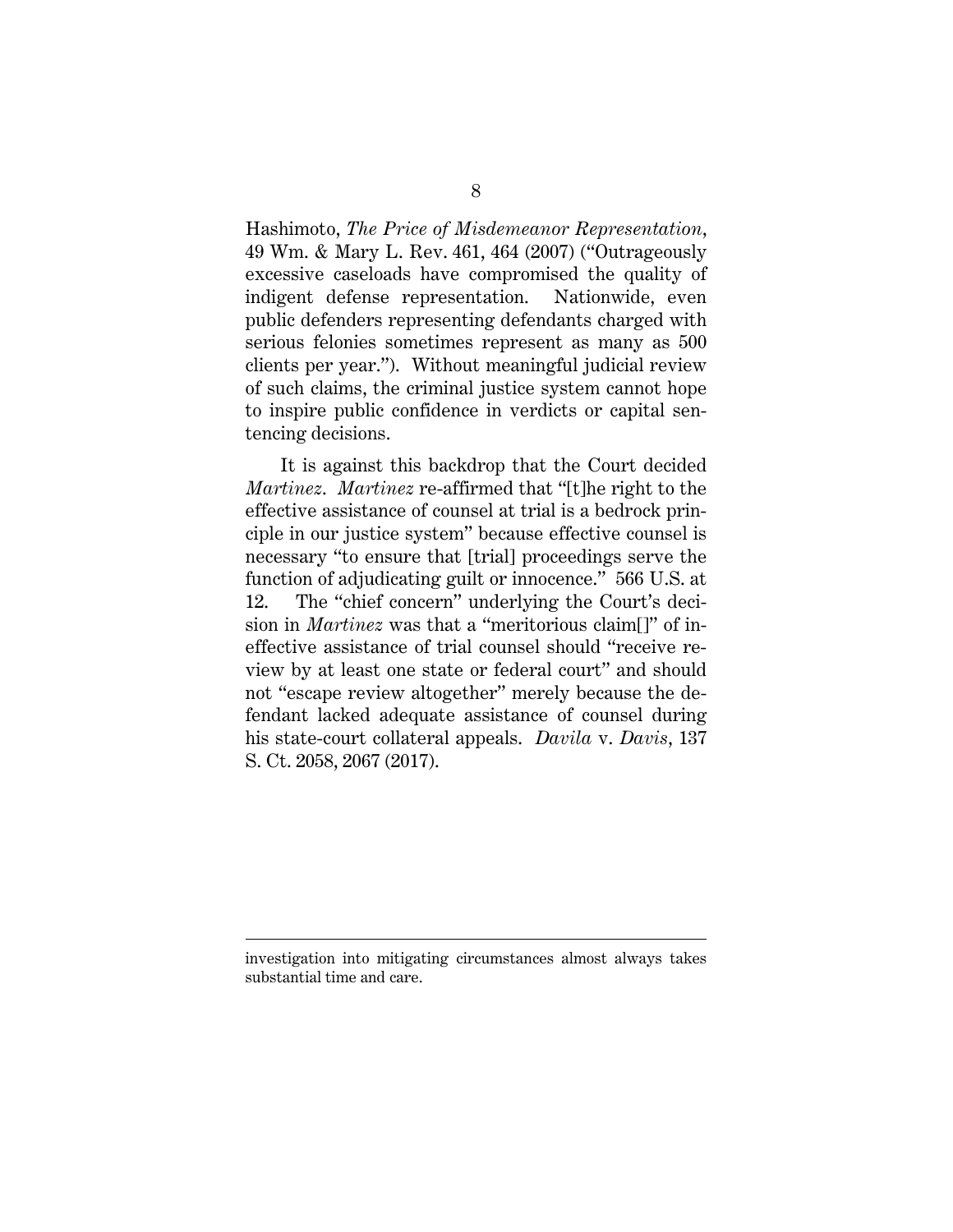### III. PETITIONER'S CONSTRUCTION OF SECTION 2254(E)(2) WOULD TURN *MARTINEZ* INTO A HOLLOW PRECEDENT, TO THE DETRIMENT OF PUBLIC CONFIDENCE IN THE CRIMINAL JUSTICE **SYSTEM**

In holding that state court post-conviction proceedings will not bar federal habeas review of a substantial ineffective assistance of trial counsel claim if the defendant lacked effective post-conviction counsel, *Martinez* sent a strong salutary message: the criminal justice system values the truth-seeking function of criminal jury trials and thus the reliability of criminal jury verdicts and capital sentencing decisions. Petitioner's proposed construction of Section 2254(e)(2) would reverse that message.

Most ineffective assistance of trial counsel claims require extrinsic factual development. Indeed, the type of ineffective assistance counsel claim that most seriously calls into question the reliability of the jury's verdict—a claim alleging trial counsel incompetently failed to discover exculpatory evidence strongly indicating the defendant's innocence and undermining the prosecution's trial evidence—is the type that most requires extrinsic factual development. The same is true of an ineffective assistance of trial counsel claim that involves the failure to discover mitigation evidence relevant to a capital sentencing decision. Such claims, of course, are precisely the ones that Petitioner's proposed construction of Section 2254(e)(2) would effectively preclude.

The rules governing federal habeas corpus review seek to balance two important public interests: the finality of convictions and the reliability of verdicts. Sec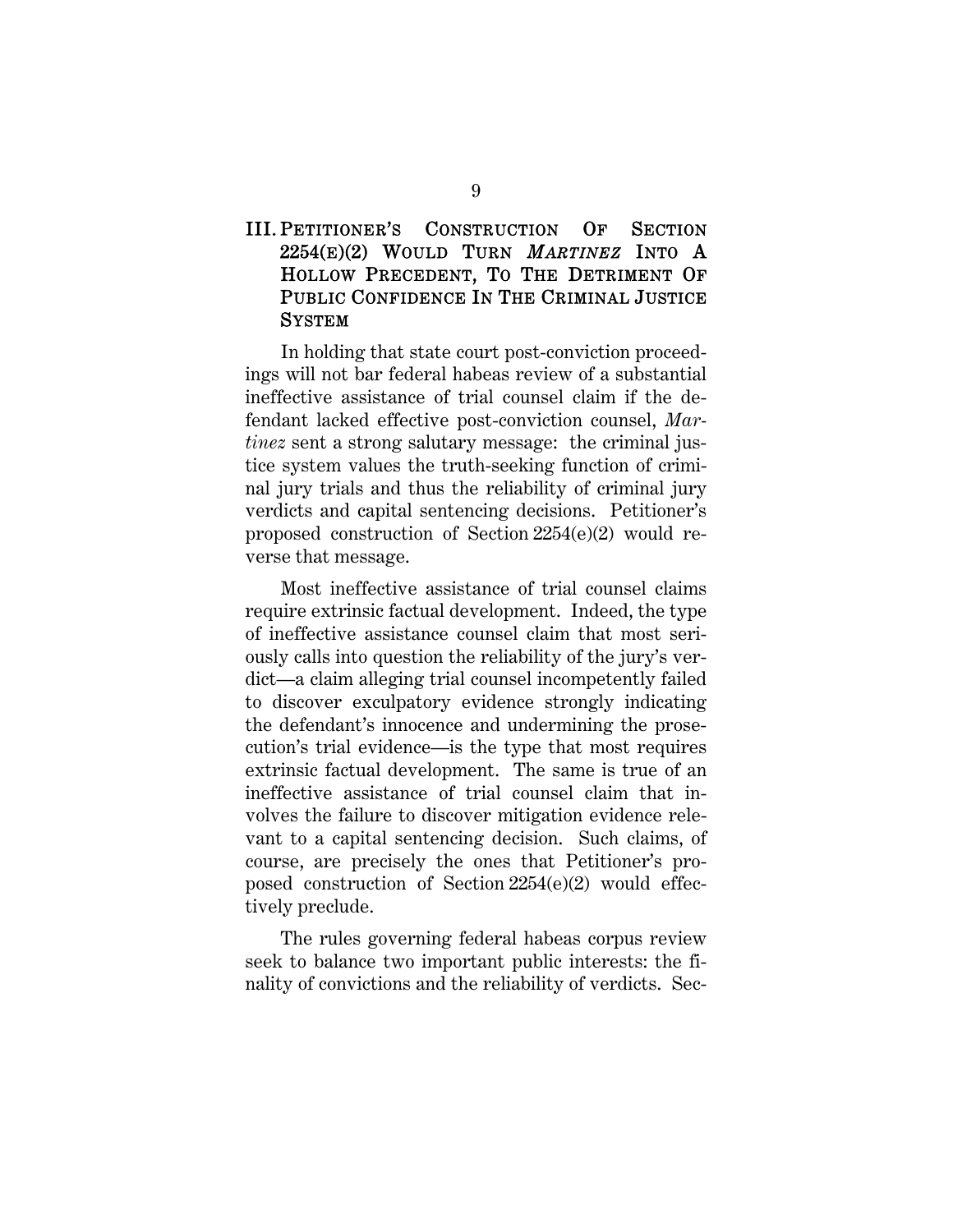tion 2254 "reflects the view that habeas corpus is a 'guard against extreme malfunctions in the state criminal justice systems.'" *Harrington v. Richter*, 562 U.S. 86, 102–103 (2011) (quoting *Jackson* v. *Virginia*, 443 U.S. 307, 332 n.5 (1979)). Ironically, the constitutional claims that represent the most extreme trial malfunctions are the claims to which Petitioner's position would deny judicial review.

In its merits brief, Petitioner calls Section 2254(e)(2) an "insuperable obstacle" to Respondents' claims, no matter how meritorious those claims are. Pet. Br. 40 (internal quotations omitted). Notwithstanding that this case involves death sentences, Petitioner brushes away as a "routine occurrence" that a meritorious ineffective assistance of trial counsel claim "may escape one [procedural] bar only to fall victim to another." *Id.* at 40-41. Petitioner essentially acknowledges that its proposed construction of Section 2254(e)(2) would "divest[] *Martinez* of its relevance." *Id.* at 36. If that strikes the Court as too odd, Petitioner says, the Court should "revisit *Martinez*." *Ibid.* This, of course, is simply Petitioner's way of saying that the Court should just overrule *Martinez*.

The Court should reject Petitioner's call to hollow out or overrule *Martinez*. Petitioner's position is not based on any plausible comity concerns. *Martinez* provides a procedural default exception in a narrow set of circumstances—where, for reasons that are not the federal habeas petitioner's fault, his ineffective assistance of trial counsel claim was not properly raised during the available state court post-trial process and, therefore, was never addressed by the state courts. Petitioner's position is based instead on hypothetical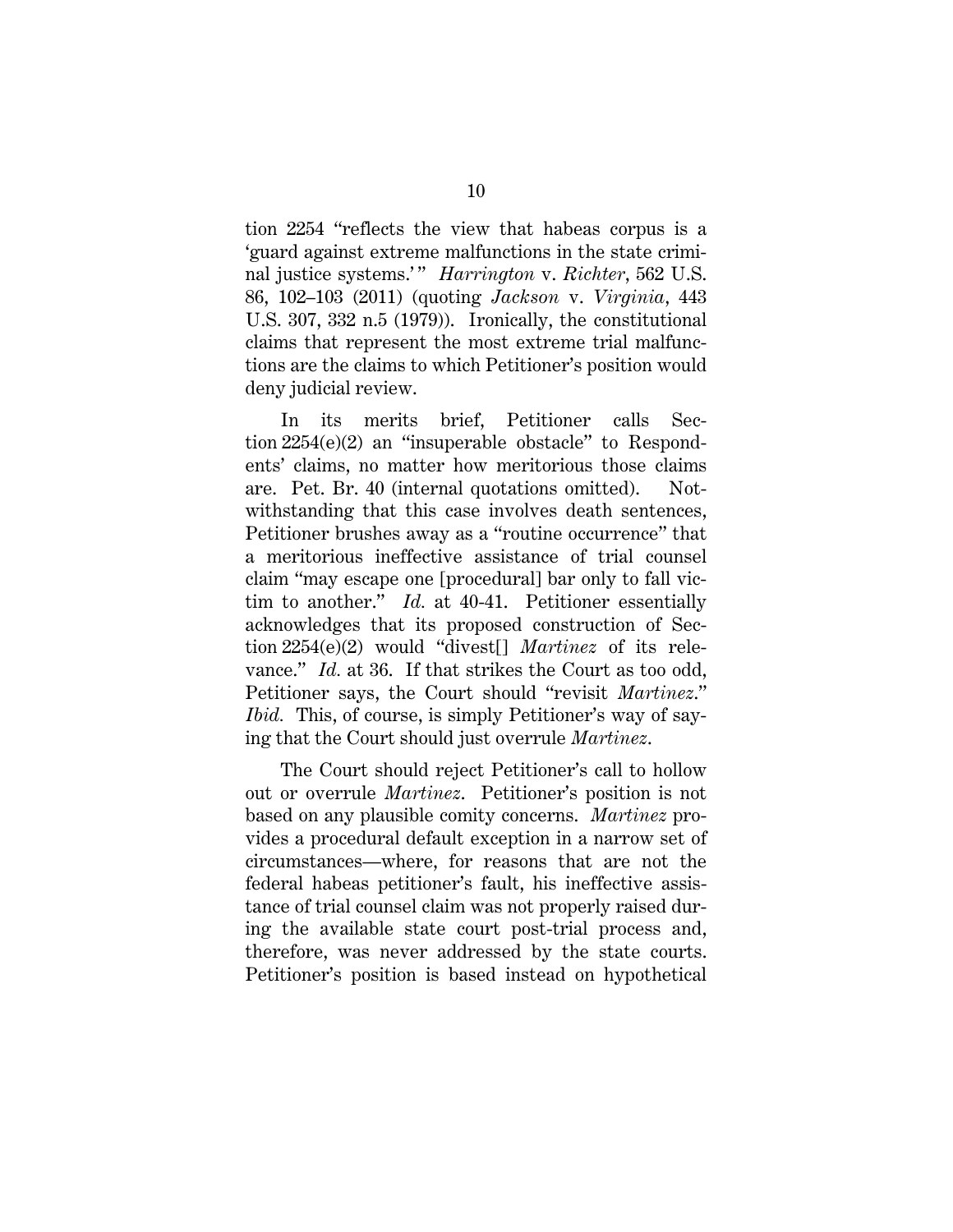administrative concerns that it believes should take super-priority over the judicial review that is necessary to ensure that the jury's verdict (or the trial court's sentence of death) is one in which the public can have confidence. This cannot be what Congress intended when it enacted Section 2254(e)(2).

If the Court were to adopt Petitioner's position, it would send the message that federal law is indifferent to whether a substantial claim of ineffective assistance of trial counsel receives any meaningful judicial review. This would cause incalculable damage to public confidence in the criminal justice system.

#### **CONCLUSION**

For the foregoing reasons, *amici curiae* urge the Court to reject Petitioner's arguments and to affirm the judgments of the court of appeals below.

Respectfully submitted.

AARON KATZ

 *Counsel of Record*  DOMINIQUE R. RIOUX ROPES & GRAY LLP Prudential Tower 800 Boylston Street Boston, MA 02199-3600 (617) 951-7000 aaron.katz@ropesgray.com

SEPTEMBER 20, 2021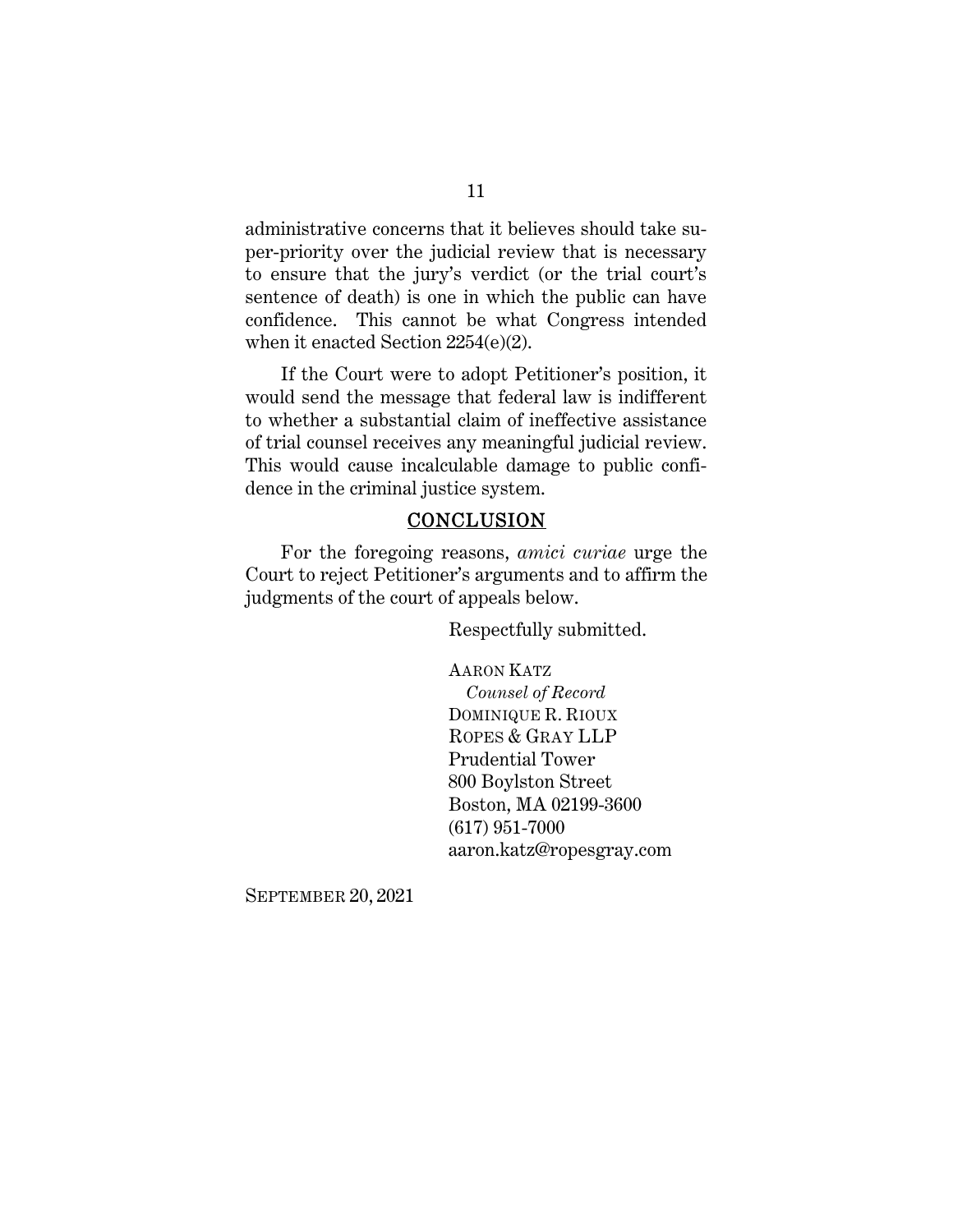#### APPENDIX A

Brian R. Blais (former Co-Chief of the General Crimes Unit and Deputy Chief of Criminal Appeals, United States Attorney's Office for the Southern District of New York)

Walter Brown (former Assistant United States Attorney, Central District of California)

James M. Cole (former Deputy Attorney General of the United States)

Michael J. Connolly (former Assistant United States Attorney, District of New Hampshire)

William B. Cummings (former United States Attorney, Eastern District of Virginia)

John Geise (former Chief of the Professional Misconduct Unit, Office of the Deputy Attorney General, United States Department of Justice; former Assistant United States Attorney, District of Maryland and District of Columbia)

Cory S. Flashner (former Assistant United States Attorney, District of Massachusetts)

Peter E. Gelhaar (former Assistant United States Attorney, District of Massachusetts)

Deborah R. Gilg (former United States Attorney, District of Nebraska)

Melinda Haag (former United States Attorney, Northern District of California)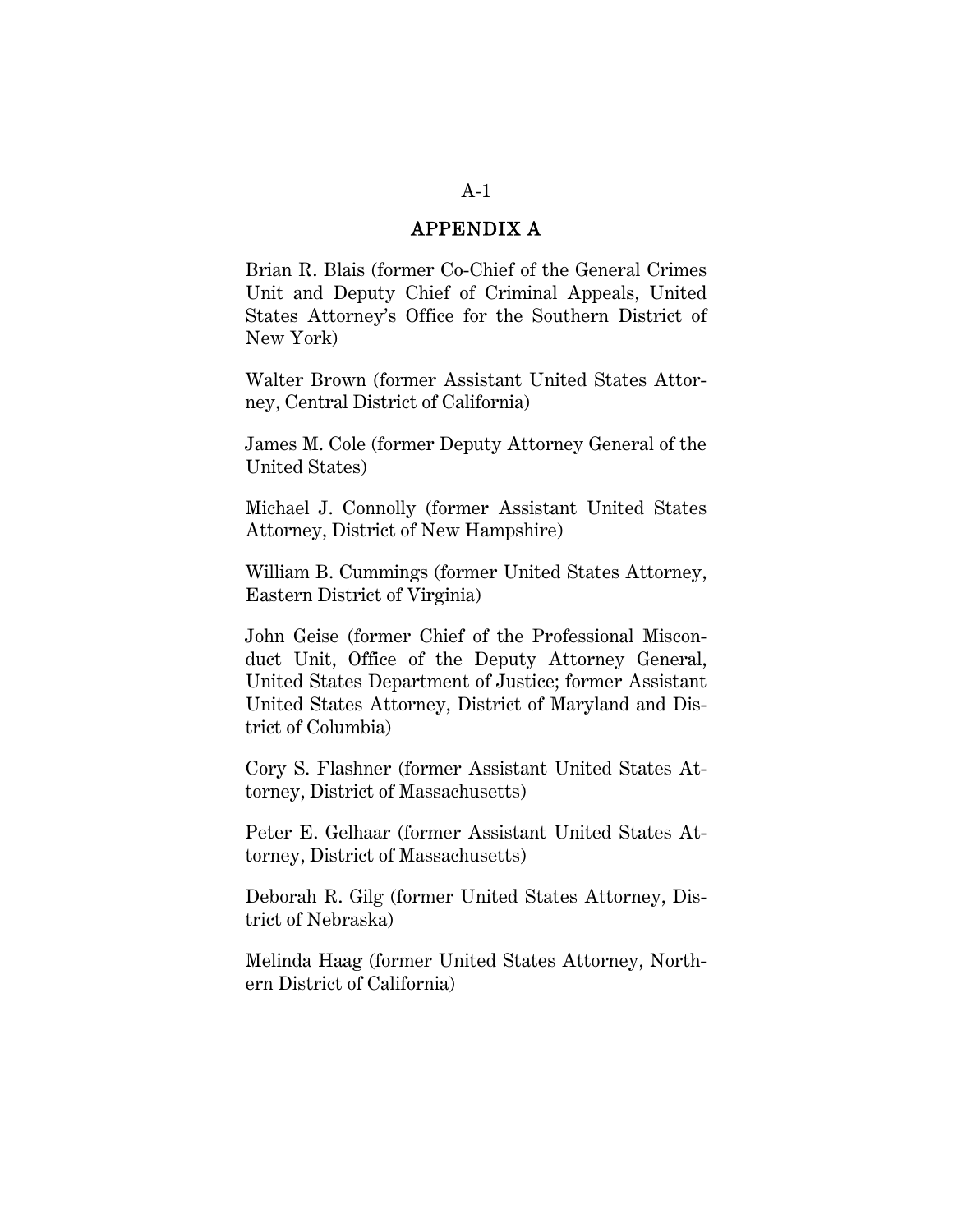Thomas Hibarger (former Chief of the Criminal Division, United States Attorney's Office for the District of Columbia)

Laura G. Hoey (former Assistant United States Attorney, Eastern District of Arkansas)

Miranda Hooker (former Assistant United States Attorney, District of Massachusetts)

Stephen G. Huggard (former Assistant United States Attorney, District of Massachusetts)

Marcos Daniel Jiménez (former United States Attorney, Southern District of Florida)

William H. Jordan (former Senior Counsel to the Associate Attorney General of the United States)

Peter D. Keisler (former Acting Attorney General of the United States)

William C. Killian (former United States Attorney, Eastern District of Tennessee)

Frank A. Libby (former Assistant United States Attorney, District of Massachusetts)

Mary B. McCord (former Acting Assistant Attorney General for National Security, U.S. Department of Justice; former Chief of the Criminal Division, United States Attorney's Office for the District of Columbia)

Michael G. McGovern (former Assistant United States Attorney, Southern District of New York)